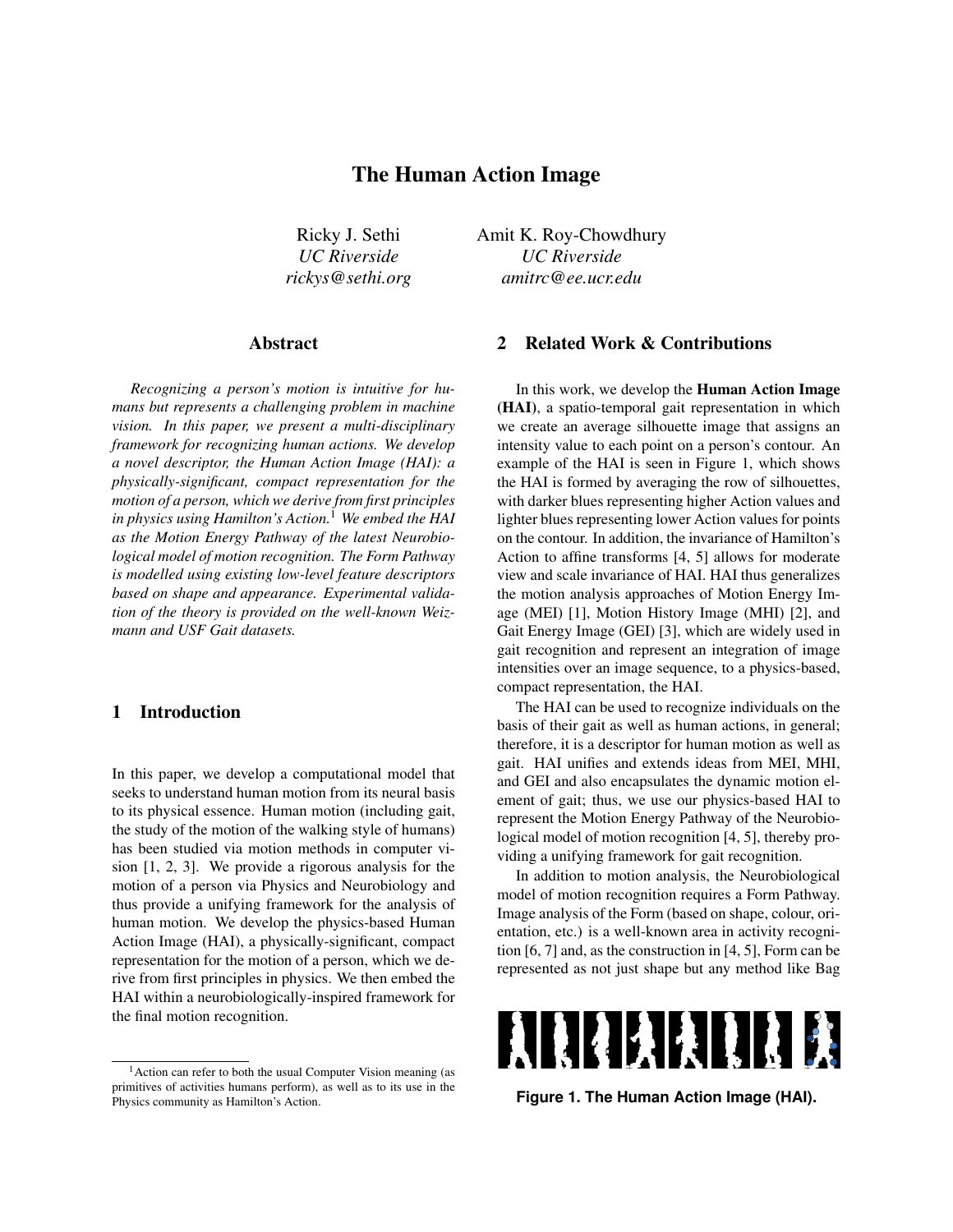of Video Words, Spatio-temporal Interest Points, etc., since we examine all of human motion with HAI.

#### 3 Human Action Image

Compact, image-based representations of gait have been an active area of research, where MHI, MEI, and GEI are three popular descriptors [1, 2, 8]. Extending current approaches that use MHI, MEI, and GEI, as well as the analysis of the dense optical flow by [9], we develop a spatio-temporal gait representation, the *Human Action Image* (*HAI*), which builds upon all three of these but is also based upon Hamilton's Principle of Least Action from fundamental physics. Hamilton's Principle of Least Action, as detailed in [4, 5], is built upon the idea of the *Hamilton's Action* of a system, which is usually denoted as:

$$
S \equiv \int_{t_1}^{t_2} L(q(t), \dot{q}(t), t) dt \tag{1}
$$

with q, the generalized coordinates <sup>2</sup>, and L, in this case, the *Lagrangian* which, for a conservative system, is defined as:

$$
L = T - U \tag{2}
$$

where, T is the *Kinetic Energy* and U is the *Potential Energy*. However, before describing the HAI, it would be useful to briefly review the basic concepts behind MEI, MHI, and GEI.

MHI and MEI were proposed by [2] as formulations for human movement recognition. Both MEI and MHI are vector-valued images where the vector value at each pixel is a function of the motion properties at that particular location in an image sequence. MEI is a binary image which represents *where* motion has occurred in an image sequence:

$$
MEI_{\tau}(x, y, t) = \bigcup_{i=0}^{\tau-1} D(x, y, t-i)
$$
 (3)

where  $D(x, y, t - i)$  is a binary sequence indicating regions of motion,  $\tau$  is the length of time, t is a particular moment in time, and  $(x, y)$  are the values of the 2D image coordinates. In similar fashion, MHI is a grey-level image which represents *how* a motion region in the image is moving:

$$
MHI_{\tau}(x, y, t) = \begin{cases} \tau, & \text{if } D(x, y, t) = 1; \\ \max\{0, MHI_{\tau}(x, y, t-1)-1\}, otherwise. \end{cases}
$$
\n(4)

Similarly, GEI [8] is a robust, widely used spatiotemporal gait descriptor for gait recognition. GEI builds upon the approach of [2], who proposed MEI and MHI formulations for *general human movement recognition*. Both MEI and MHI assign a value to each pixel as a function of the motion properties at that location in an image sequence. GEI also creates an average silhouette image that assigns an intensity value to each pixel; it does so by starting with a size-normalized and horizontally-aligned binary silhouette,  $B(x, y, t)$ , and defines a grey-level GEI,  $GEI(x, y)$ , as:

$$
GEI(x,y) = \frac{1}{N} \sum_{t=1}^{N} B(x,y,t)
$$
 (5)

where  $N$  is the number of frames in a complete cycle of the sequence,  $t$  is the frame number of the sequence, and  $(x, y)$  are the 2D image coordinates. Although, in general, MEI and MHI are different motion representations than GEI, a correspondence between the binary version of GEI and a modified MEI can be shown [3].

In this work, we use the ideas behind GEI, MEI, and MHI as motivation to extend our physics-based approach and generalizing them to a physically-significant HAI. The GEI is an averaged silhouetted summed over the temporal sequence; Hamilton's Action is a similarly integrated quantity over a specific time interval, as shown in (1). We combine these ideas by computing Hamilton's Action for each point on the human silhouette contour or body parts in a given cycle as:

$$
HAI(x,y) = HAI(q) = \frac{1}{N} \int_{t=1}^{N} L(q(t), \dot{q}(t), t)dt
$$
\n(6)

where  $N$  is again the number of frames in a complete cycle and  $q$  and  $\dot{q}$  are the generalized coordinate and generalized velocity, respectively  $(L$  is again the Lagrangian). Following the example of [3, 10], we measure the similarity between the gallery (training) and probe (test) templates of two gait sequences,  $HAI<sub>q</sub>$  and  $HAI<sub>p</sub>$  respectively, by calculating their distance as the normalized matching error:

$$
D(HAI_g, HAI_p) = \frac{\sum_{x,y} |HAI_g(x,y) - HAI_p(x,y)|}{\sqrt{\sum_{x,y} HAI_g(x,y) \sum_{x,y} HAI_p(x,y)}}
$$
  
= 
$$
\frac{\sum_q |HAI_g(q) - HAI_p(q)|}{\sqrt{\sum_q HAI_g(q) \sum_q HAI_p(q)}}
$$
(7)

<sup>2</sup>Generalized coordinates are the configurational parameters of a system; the natural, minimal, complete set of parameters by which you can completely specify the configuration of the system.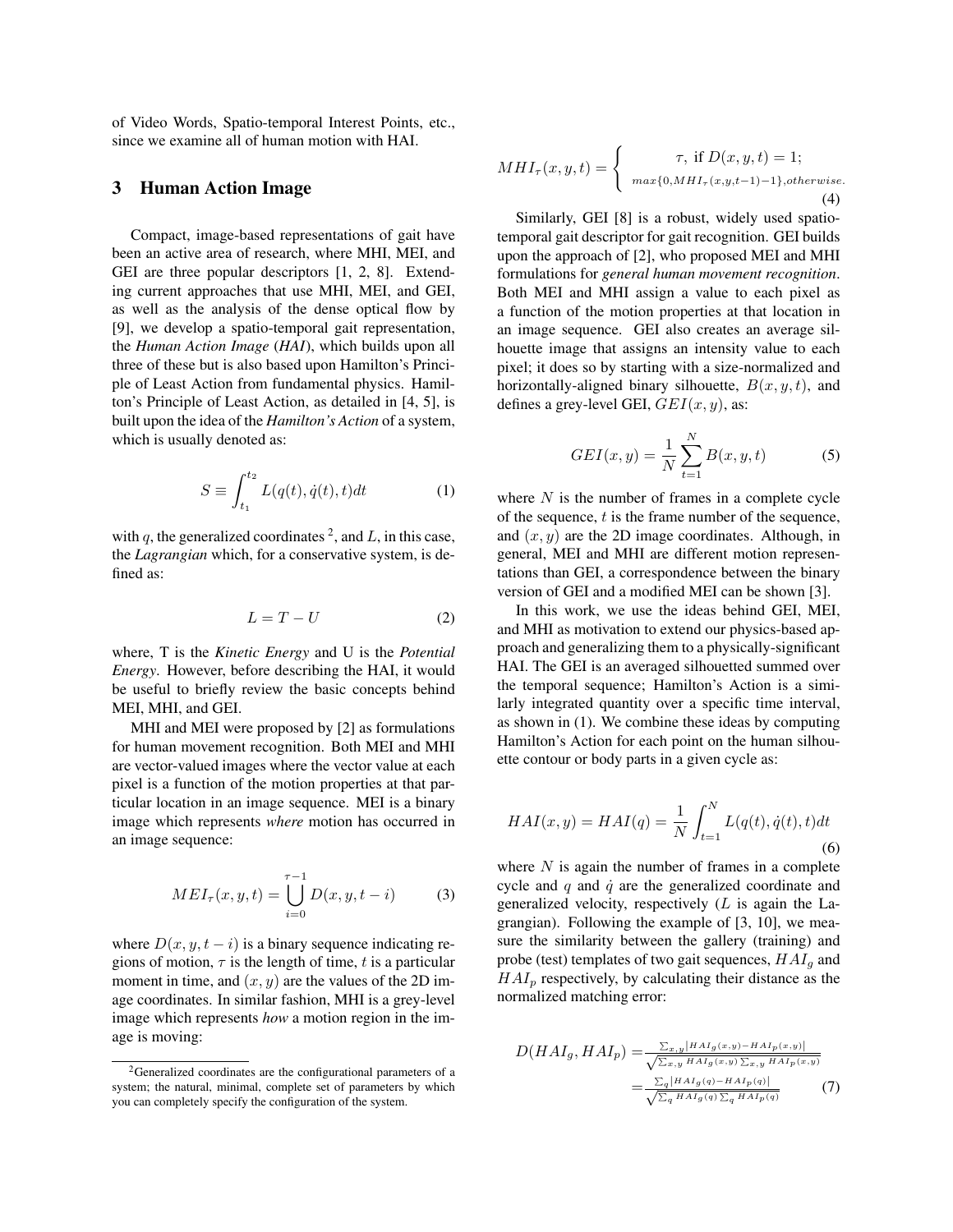

**Figure 2. Motion recognition framework.**

where  $\sum_{x,y} |HAI_g(x,y) - HAI_p(x,y)|$  is the matching error between two HAIs (sum of the magnitudes of the difference between two HAIs) and  $\sum_{x,y} HAI(x,y)$ is the total energy/action in a HAI.

Because HAI mirrors the GEI, MEI, and MHI formulations and representations so closely, all the extensions and proposed algorithms for them should be immediately extensible to HAI, as well. In addition, we can use distance or similarity measures computed using HAI directly in our Integration framework by combining that similarity distribution with one of the standard shape/form methodologies. We next show an example of the HAI in Figure 1 and show experimental results of using the HAI as the motion pathway and shape sequence for the form pathway in the Integration.

#### 4 Human Motion Analysis Framework

We cast our physics-driven compact representation for the gait of a person, the HAI, within the neurobiologically-inspired infrastructure for gait recognition, as shown in Figure 2. As can be seen there, the task we have is to take a probe/test query, containing the motion of a subset of the people from the gallery/database, and match the motion of each person in the probe to the gallery/database. We start off by computing the HAI for the Motion Energy Pathway for each person in the probe. Simultaneously, we compute the shape information for the Form Pathway for each person in the probe. These are then compared, individually, with each person in the gallery. These normalized similarity measures are then sent to the Integration module which does Weighted Integration using the bootstrap.

The Motion Pathway: Our approach is to get the tracks for each point on the contour of each person, from which we compute T and U, and use that to get the HAI, as shown in Figure 3. Thus, we use the video to gain knowledge of the physics and use the physics to capture the Motion Energy of the person being observed via the HAI. In order to compute the HAI, we use the tracks from the video to compute the kinematic quantities that drop out of the Lagrangian formalism, thus giving a theoretical basis for examination of their energy from  $(x, y, t)$ . On the other extreme, we can compute more complex interactions between the points on a person's contour/body joints or the kinematics of the different body parts. While it will, in general, not be sufficient for complete activity recognition, it formalizes a first level of discrimination using only the motion information and provides a framework for theoretical extensions.

The Form Pathway: For the present work, we use the shape features with DTW we developed in [11], where we presented an approach for comparing two



**Figure 3. Tracks to Hamiltonian to HAI**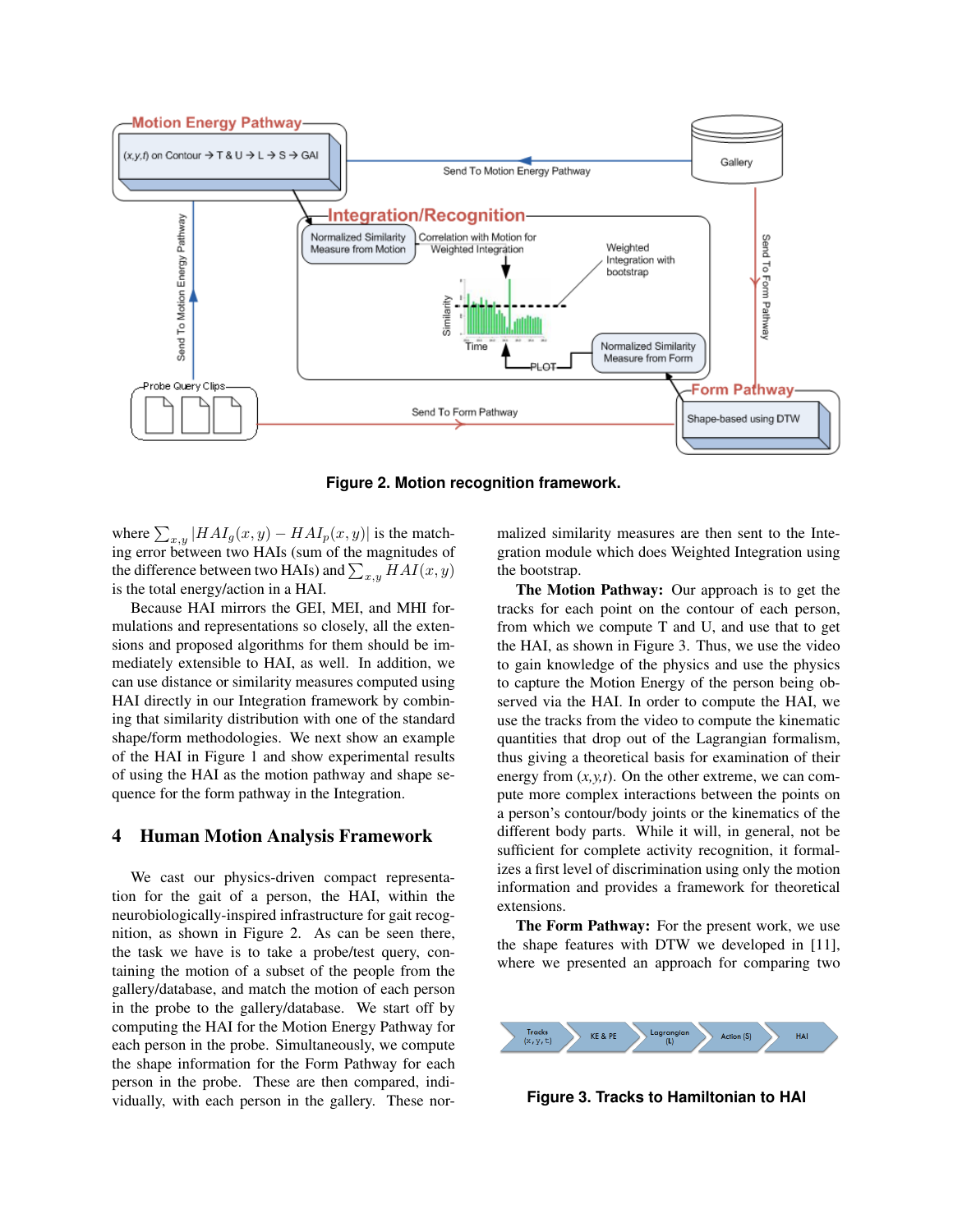sequences of deforming shapes using both parametric models and nonparametric methods and we applied this algorithm for gait-based human recognition on the USF dataset by exploiting the shape deformations of a person's silhouette as a discriminating feature. Significant effort has been devoted to the study of human gait, driven by its potential use as a biometric for person identification, as the comprehensive review on gait recognition found in [12] shows and any of these preexisting approaches can also be used in the Form Pathway.

## 5 Experimental Results

For all experiments, tracking and basic objectdetection was already available [13] and we utilized these  $(x, y, t)$  tracks to compute the HAI, which is then used as the Dorsal/Motion Pathway component of the framework. For the Ventral/Form Pathway, we utilized shape as defined in [11], where we calculated the shape of the silhouettes and computed similarity using DTW in the shape space. We then utilized Weighted Integration [5] to bias the Form Pathway component with the Motion Pathway component and used the bootstrap to set the threshold for peaks in the distributions that might compete for selection/matching. We biased these peaks by doing pointwise multiplication with the Dorsal Pathway values computed earlier to make our final selections/matches. The results are then plotted as both heatmaps of the distance matrices as well as Cumulative Match Score (CMS) graphs, which plot probability vs. rank.

We show how, in the USF Gait dataset, although the form model performs well, when we integrate that with the motion energy computational model, it improves the overall performance. We experimented with videos from the standard USF gait dataset consisting of 67 people walking on different surfaces (grass and concrete) with different shoe types and different camera views. The Gallery contains video of four cycles of walking by all 67 people under standard conditions. There are also videos of different combinations of the 67 people (between 40 and 67) in the seven different probes, labelled Probe A to Probe G. The goal is then to compare the gait of each person in a probe with the gait of all the people in the Gallery to determine which one(s) it matches most closely. This is done for each of the probes in turn.

Results are in Figures 4 and Figure 5. In Figure 4, we show similarity matrices for the USF Gait dataset examined using (a) Form Pathway, (b) Motion Pathway, and (c) the Integrated Framework on Probe A for all seven probes in the USF Gait. We see the Integration of Motion approach consistently outperforms the Form



**Figure 4. Similarity Matrices for USF Gait.**



**Figure 5. CMS Curves for USF Gait.**

Pathway approach alone, as seen in Figure 5. As seen in Table 1, the singular exception is Probe B in rank 1; this is because WI favours the Form method more heavily than the Motion Energy Pathway method and, in this case, the Form method misses the real match and guesses matches that are far removed from the real match, as seen in the similarity matrix in Figure 4.

For example, in Probe A, the Ventral Pathway method ranked 81.8% of the people correctly in rank 1 whereas the NMC approach ranked 86.4% in rank 1; in Probe D, the Ventral Pathway ranked 54.8% in rank 5 while the NMC ranked 58.1% there; in Probe F, the Ventral Pathway got 54.8% in rank 10 whereas NMC ranked 60%. Please note that although these results are specific to our Form approach, it is expected that similar improvements would be realized using other approaches.

## 6 Conclusion

We employ a physics-based development to create a new spatio-temporal gait representation, called the Human Action Image. We then cast this HAI within the neurobiological model of motion recognition to create a framework for gait recognition which we apply to real world datasets. We see much room for future research,